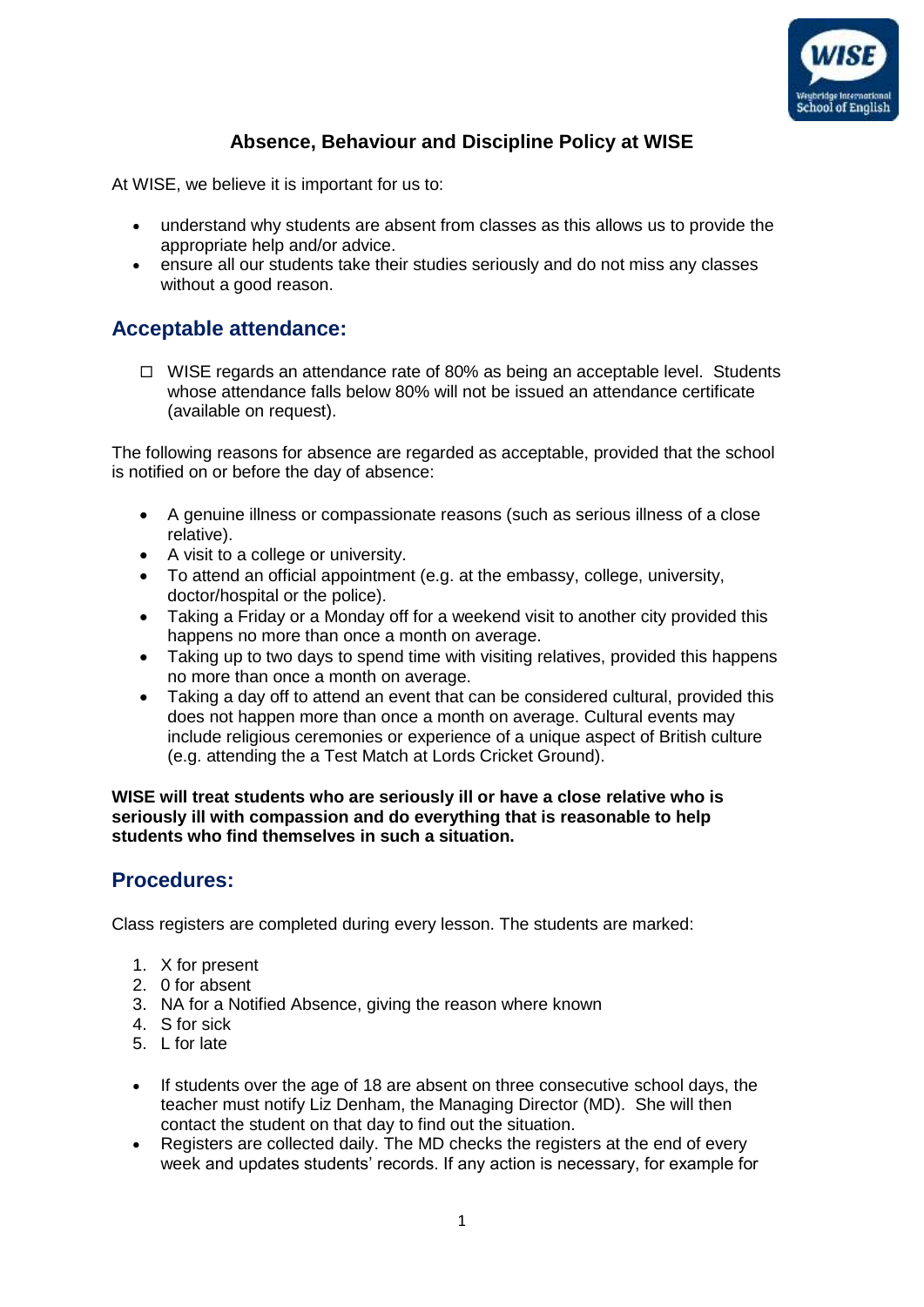continued absences, this is recorded on the Absenteeism Actions Sheet, and the MD takes appropriate action.

- Students who have been absent through illness for up to 7 school days inclusive are asked by their teacher to complete a *self-certification sickness form* on their return. This form is then returned to the teacher who then gives it to the MD.
- Students who are absent for 8 school days or more are asked to provide a '*fit note*' from a doctor.

### **Disciplinary Actions – Absences**

Any student who is developing a pattern of absence, or who misses several consecutive days of school is treated in the following manner and stages:

- 1. First teacher meeting and warning
- 2. Second teacher meeting and warning, followed by a written email by teacher (Academic Manager and MD cc'ed into email)
- 3. Meeting with MD and sent a first warning letter (in certain circumstances, a final verbal warning may be issued. If a welfare issue is raised or suspected, the Welfare Officer Amanda Thorogood is advised and kept updated.)
- 4. For any welfare issue, a note is made on the student's record on the database. Any welfare issues are checked on Wednesday mornings by the MD and Welfare Officer.
- 5. Continued absence for no valid reason means a second visit to the MD and a second letter.
- 6. Continued absence means a third visit to the MD, who will discuss the matter with the WISE Management Team, after which a final warning letter is sent, followed by dismissal if bad attendance continues.
- 7. A formal dismissal letter is then sent out and the student leaves the school that week.
- 8. No refund is given to students who are dismissed from the school in this way.
- The student's Emergency Contact Person is contacted for assistance if a student cannot be contacted for any reason and/or is becoming a bad attender.

# **Disciplinary Procedure (non-absence)**

Discipline problems may consist of persistent:

- class disruption
- expressions of intolerance towards other cultures and beliefs
- expressions of extremist opinions which contradict Core British Values
- harassment or lack of courtesy towards other students or teacher
- lateness to class

#### **The following procedure will be followed:**

- Students receive two verbal warnings from their teacher. The first time the teacher will check that there are no underlying problems. The second warning (assuming there are no underlying problems) will be stricter.
- Following the two teacher warnings, the students are cautioned by the MD and there is a follow up letter sent.
- Any student showing expressions of extremist opinions will be reported to Prevent Lead, Amanda Thorogood.